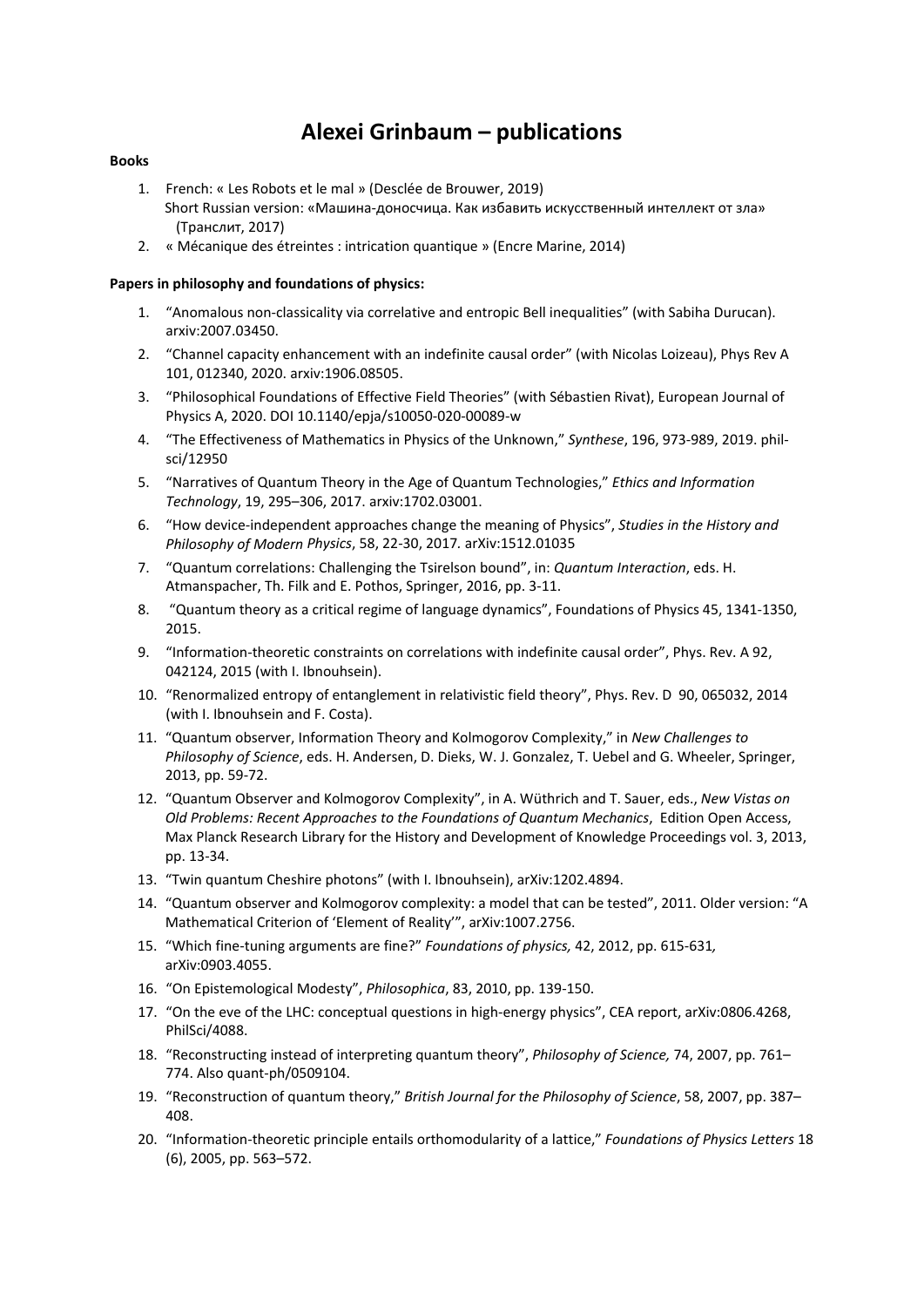- 21. "Elements of information‐theoretic derivation of the formalism of quantum theory", *International Journal of Quantum Information* 1(3), 2003, pp. 289–300.
- 22. "Information-theoretic derivation of the formalism of quantum theory", in: A. Khrennikov (ed.), *Proceedings of International Conference "Quantum theory: Reconsideration of Foundations–2"*, Växjo University Press, Växjo, Sweden, 2004, pp. 205‐217.
- 23. "O filosofii fiziki" (*On the philosophy of physics*), *Zvezda*, 10, 2003, pp. 217‐224 (in Russian).

## **Papers in ethics and philosophy of science:**

- 24. "On the scientist's moral luck and wholeheartedness", Journal of Responsible Innovation, 2020, DOI 10.1080/23299460.2020.1805266
- 25. "The Distribution of Ethical Labor in the Scientific Community" (with Vincenzo Politi), Journal of Responsible Innovation, 2020, DOI 10.1080/23299460.2020.1724357.
- 26. « Ethique des nouvelles technologies : de la formation des ingénieurs à la responsabilité des chercheurs », in : *La Recherche et l'enseignement en éthique : un état des lieux*, sous la dir. d'E. Rude‐ Antoine et M. Piévic, Paris : L'Harmattan, 2020, pp. 33‐44.
- 27. "Ethics in the Framework of Responsible Research and Innovation", Technologos, 2, 21‐30, 2019.
- 28. « Quelques questions éthiques des nanotechnologies », in: Traité de bioéthique. Tome 4 : Quelques territoires nouveaux de bioéthique. Paris : Editions érès, 2018. P. 319‐327.
- 29. "Chance as a value for artificial intelligence", *Journal of Responsible Innovation*, 5, 353‐360, 2018.
- 30. « Contre la transparence : La Valeur du hasard pour une machine apprenante », *Revue française d'éthique appliquée*, 5, 47‐53, 2018.
- 31. "Ethics in Robotics Research," *IEEE Robotics and Automation Magazine* 24, 139‐145, 2017 (with R. Chatila, L. Devillers, J.‐G. Ganascia, C. Tessier and M. Dauchet).
- 32. « Responsabilité des êtres calculants », *Revue française d'éthique appliquée* 3, 117‐123, 2017.
- 33. « La responsabilité du chercheur est‐elle seulement morale ? », *Responsabilité éthique face aux biotechnologies*. Swiss Philosophical Preprint Series, 126, 8‐9, 2016.
- 34. « L'Irrévérence de Hans Jonas »*, Esprit*, 426, 213‐216, 2016.
- 35. "Uncanny valley explained by Girard's theory", *IEEE Robotics and Automation Magazine* 22(1), 152‐ 150, 2015.
- 36. « Faibles doses : quelques questions philosophiques », *ERS*, 5, 2014, pp. 420‐423.
- 37. "The Old‐New Meaning of Researcher's Responsibility", Etica & Politica / Ethics & Politics, XV, 2013, 1, pp. 236‐250.
- 38. « Le vivant à l'aune de la biologie de synthèse », *Biofutur*. 339 (janvier 2013), pp. 41‐42.
- 39. « Biologie de synthèse : questions de société », *Les Annales des Mines : Réalités industrielles*, février 2013, pp. 91‐95.
- 40. "What is 'responsible' about responsible innovation? Understanding the Ethical Issues", in *Responsible Innovation: Managing the Responsible Emergence of Science and Innovation in Society* (eds R. Owen, J. Bessant and M. Heintz), Wiley, 2013, pp. 119‐142 (with C. Groves).
- 41. « Nom et image comme rites de la technoscience », *Visible*, 8, 2012, pp. 203‐214.
- 42. "Nanotechnological Icons", *Nanoethics*, 5, 2011, pp. 195‐202.
- 43. "The Nanotechnological Golem", *Nanoethics,* 4, 2010, pp. 191‐198.
- 44. « Le défi social des nanotechnologies », *Agir*, septembre 2010, pp. 29‐36.
- 45. « Au‐delà des risques », in : *Risques émergents*, Paris : Economica, 2010, pp. 155‐157. English version in: *Emerging Risks*, ed. C. A. Raimbault and A. Barre, Gower, 2012, pp. 209‐212.
- 46. *Toolkit for ethical reflection and communication on nanoscience and nanotechnology*, Publication of the European project observatoryNano, 2010 (avec M. Pavlopoulos and V. Bontems).
- 47. « Les dimensions éthiques des nanotechnologies », in : *Nanotechnologies : Les guides de l'innovation*, Paris : Techniques de l'ingénieur, 2010, pp. 10‐12 (avec M. Pavlopoulos)
- 48. « La catastrophe nanotechnologique », *Le Mensuel de l'Université*, 2009.